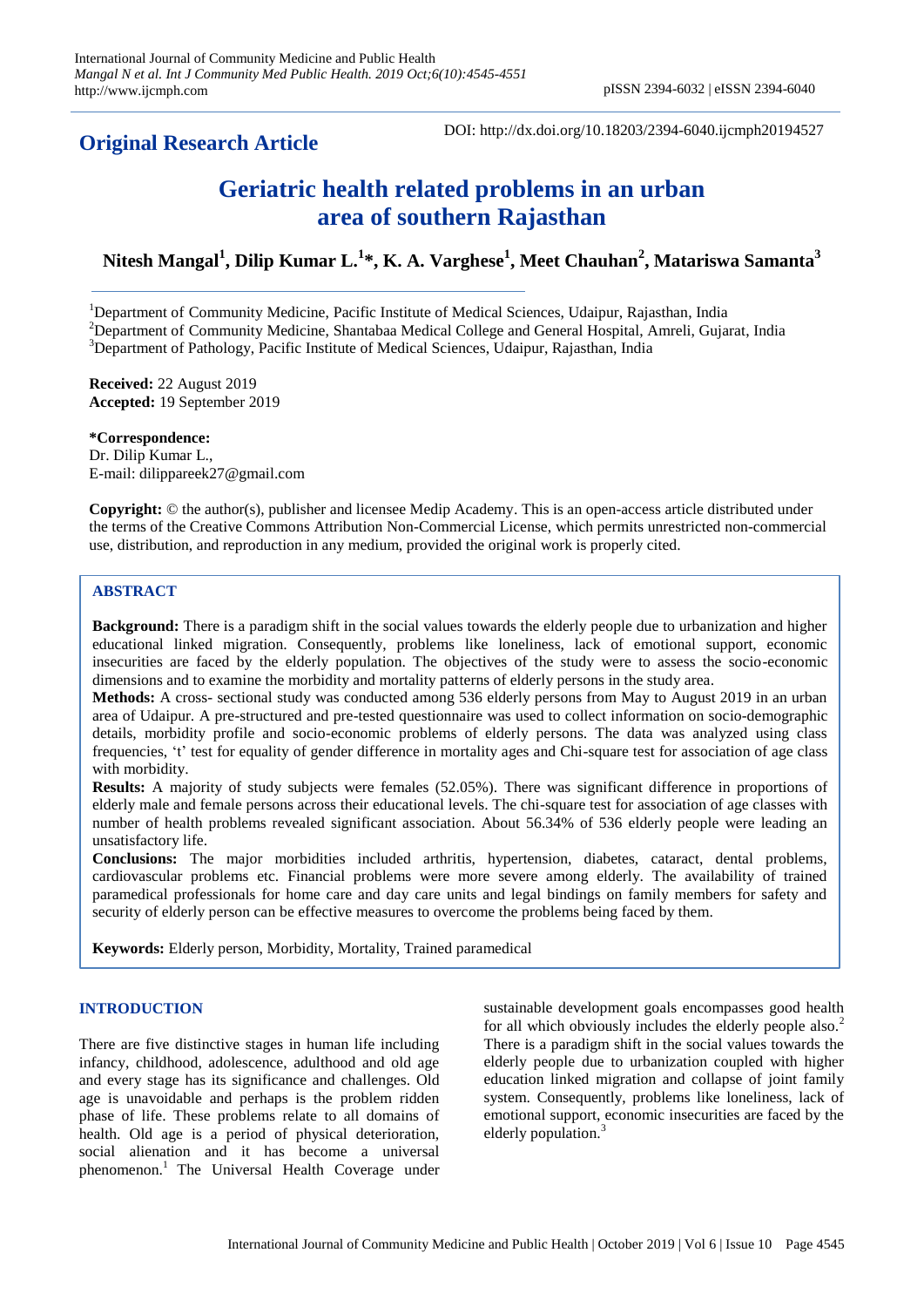The average life expectancy at birth in India has increased from 49.7 years in 1970-1975 to 68.3 years in 2011-2015.<sup>4</sup> India has thus acquired the label of an "Ageing Nation".<sup>5</sup> The social challenges of elderly include lack of infrastructure, change in family structure, lack of social support, social inequalities, non-utilization of health care and economic dependency.<sup>6</sup> The life security of old people is yet another challenge as brutal killings of old for robbery and other intentions by antisocial elements in urban, semi-urban and even in rural areas are not uncommon during these days. Every person of the society at every phase of life has a right to live and lead a decent and dignified life. Research reports that life satisfaction is strongly related to socio-demographic and psycho-social variables.<sup>7</sup>

The decadal growth rate of the elderly population in India has always been greater than the decadal growth rate of total population. The ever increasing share of elderly population to total population since 1951 may be due to enhanced access to health amenities, better preventive interventions and relative improved quality of life, the combined effect of which might have led to increased life expectancy of our people.<sup>8</sup> Nearly half of older Indians have at least one chronic disease such as asthma, angina, arthritis, depression, hypertension or diabetes.<sup>9</sup> The multiple health problems, the physical slow down, physiological problems, mental disorders, psychotic depression as well as emotional and social problems of old age people throw light on the need to create specific medical care for geriatric classes of people.<sup>10</sup>

The sex ratio of female elderly population (aged  $60+$ ) across states in India in 2011 varied from 813 in Sikkim to 1226 in Kerala. This is due to interstate disparity in the share of female elderly population which is attributable to variation in medical infrastructure and other socioeconomic factors across states.<sup>11</sup> Out of 8.6 percent of total population above 60 years in 2011, 6.4 percent are between 60 to 74 years of age.<sup>12</sup> The geriatric population was 77 million in India in 2001 which is expected to rise to 150 million by 2025.<sup>13</sup>

During the elderly phase of life a person is physically weak on one side and he or she largely feels neglected on the other side. In some cases the self-mobility of such people also is constrained. The old people in our country face problems like economic insecurity, isolation, neglect, abuse, fear, idleness, lowered self-esteem along with falling health. With the kind of ageing scenario, there is pressure on various aspects like finance, health, mobility, security, and so on. Hence it is natural for them to feel marginalized, neglected, isolated and unsecured.<sup>14</sup> Lack of preparedness is a common problem in India as large number of people enters into old age with little or no preparedness for it. Old age is irreversible but one can minimize the problems with preparedness by self and with reasonable support by near and dear ones. The nature and extent of geriatric problems may be different in rural and urban areas. The objectives of the study held in a specific urban area include to assess the socioeconomic dimensions of elderly persons in the urban area and to examine the morbidity and mortality pattern of elderly persons in the study area.

# **METHODS**

The present cross-sectional study was carried out in urban field practice area of Pacific Institute of Medical Sciences, Udaipur from May to August 2019. A door to door survey was carried out in the major residential areas around UHTC to prepare a list of households having at least one elderly person who is above 60 years old. In all 3856 houses were covered out of which 3006 had at least one elderly person. For the purpose of this study 10 percent sample households out of 3006 identified households were randomly selected using simple random sample technique giving each household equal probability of being included in the sample. Thus a sample of 300 households was selected. There were 536 elderly persons in these households.

A pre-structured and pre-tested questionnaire was prepared based on quality of life and modified as per experts observation.<sup>15</sup> The questionnaire included the socio-demographic details, morbidity profile and other problems of the elderly people. Wherever possible the information was collected from the concerned elderly person. In such cases either the elderly person was absent or not able to give information, it was collected from the earning member or any other knowledgeable family member. The inclusion criteria include the households having at least one elderly person more than 60 years of age and willing to participate. The household not having elderly person or those not willing to participate were excluded from the study. The study was approved by the Institutional Ethics Committee.

The quantitative techniques used in this study included assessment of class frequencies, relative frequencies, 't' test for equality of elderly male and female mortality ages and Chi-square test for association of age class with morbidity.

### **RESULTS**

In 300 households there were 536 elderly persons in the study area with the condition of at least one elderly person per household. There were 4 households each with 4 elderly persons, 8 households each with 3 elderly persons, 208 households each with 2 elderly persons and in 80 households there was only one elderly person in each. In all there were 257 elderly males and 279 elderly females in the selected households. Remarkably, the number of females elderly exceeded that of males (Table 1).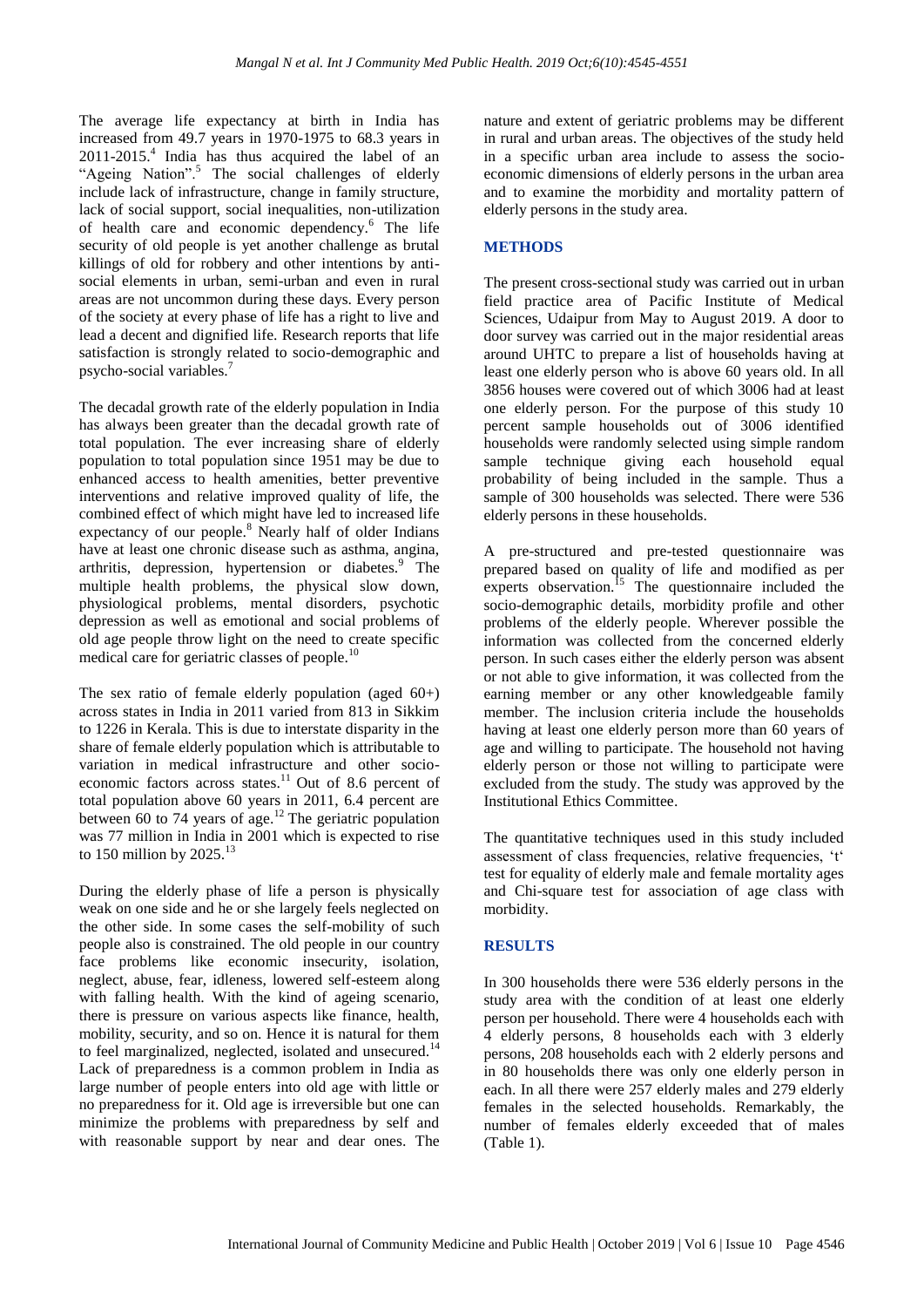### **Table 1: Gender wise distribution of households.**

| Households (HHs) type             | No. of HHs | No. of elderly persons |             |        |
|-----------------------------------|------------|------------------------|-------------|--------|
|                                   |            | <b>Total</b>           | <b>Male</b> | Female |
| <b>HHs with 4 elderly persons</b> |            | 16                     |             |        |
| <b>HHs with 3 elderly persons</b> |            | 24                     | 10          | 14     |
| <b>HHs with 2 elderly persons</b> | 208        | 416                    | 208         | 208    |
| <b>HHs with 1 elderly person</b>  | 80         | 80                     | 31          | 49     |
| <b>Total</b>                      | 300        | 536                    | 257         | 279    |

#### **Table 2: General profile of selected elderly persons (n=536).**

|                                                  | <b>Elderly persons</b>             |                           |                             |           |  |
|--------------------------------------------------|------------------------------------|---------------------------|-----------------------------|-----------|--|
| <b>Particulars</b>                               | Total persons $(\% )$<br>$(n=536)$ | Male $(\% )$<br>$(n=257)$ | Female $(\% )$<br>$(n=279)$ | P value   |  |
| 1. Age wise groups                               |                                    |                           |                             |           |  |
| Young-old (60-75 yrs)                            | 305 (56.90)                        | 150 (58.37)               | 155(55.55)                  | 0.496     |  |
| Old-old (75-85 yrs)                              | 182 (33.96)                        | 86 (33.46)                | 96 (34.41)                  | 0.825     |  |
| Very-old $(>85$ yrs)                             | 49 (9.10)                          | 21(8.17)                  | 28 (10.04)                  | 0.471     |  |
| 2. Level of education                            |                                    |                           |                             |           |  |
| Illiterate                                       | 95(17.72)                          | 32(12.45)                 | 63 (22.58)                  | 0.002     |  |
| Primary and middle                               | 124(23.13)                         | 42 (16.34)                | 82 (29.39)                  | 0.0003    |  |
| Secondary and higher sec.                        | 176 (32.84)                        | 98 (38.13)                | 78 (27.96)                  | 0.012     |  |
| Graduates and above                              | 141 (26.31)                        | 85 (33.07)                | 56 (20.07)                  | 0.0006    |  |
| 3. Financial Security                            |                                    |                           |                             |           |  |
| Pensioner                                        | 63 (11.76)                         | 44 (17.12)                | 19(6.81)                    | 0.0002    |  |
| Self Independent                                 | 212 (39.55)                        | 167 (64.98)               | 45(16.13)                   | < 0.00001 |  |
| Dependent                                        | 261 (48.69)                        | 46 (17.90)                | 215 (77.06)                 | < 0.00001 |  |
| 4. Social/family life activeness                 |                                    |                           |                             |           |  |
| Active                                           | 371 (69.22)                        | 190 (73.93)               | 181 (64.88)                 | 0.023     |  |
| Inactive                                         | 165 (30.78)                        | 67(26.07)                 | 98 (35.12)                  | 0.023     |  |
| 5. Participation in physical/economic activities |                                    |                           |                             |           |  |
| Service                                          | 28(5.22)                           | 21(8.17)                  | 7(2.51)                     | 0.0031    |  |
| <b>Business</b>                                  | 53 (9.89)                          | 49 (19.07)                | 4(1.43)                     | < 0.00001 |  |
| Normal family life                               | 253 (47.20)                        | 73 (28.40)                | 180 (64.52)                 | < 0.00001 |  |
| Walking or yoga                                  | 68 (12.69)                         | 47(18.29)                 | 21(7.53)                    | 0.0002    |  |
| Personal work or activities (only)               | 52 (9.70)                          | 27(10.51)                 | 25(8.96)                    | 0.528     |  |
| Dependent or bed ridden                          | 82 (15.30)                         | 40 (15.56)                | 42 (15.05)                  | 0.872     |  |
| <b>6. Dietary pattern</b>                        |                                    |                           |                             |           |  |
| Vegetarian                                       | 371 (69.22)                        | 161 (62.65)               | 21 (75.27)                  | 0.0014    |  |
| Non-vegetarian                                   | 165 (30.78)                        | 96 (37.35)                | 69 (24.73)                  | 0.0014    |  |
| 7. Mobility status                               |                                    |                           |                             |           |  |
| Self-movable                                     | 454 (84.70)                        | 217 (84.44)               | 237 (84.95)                 | 0.872     |  |
| Movable with support                             | 64 (11.94)                         | 29 (11.28)                | 35 (12.54)                  | 0.667     |  |
| <b>Bed</b> ridden                                | 18 (3.36)                          | 11 (4.28)                 | 7(2.51)                     | 0.250     |  |

It was seen that out of 536 elderly persons, 305 (56.90%) were young-old (60-75 years), 182 (33.96%) were oldold and 49 (9.10%) were very-old. There was no significant difference in the relative shares of male and female elderly persons across age classes as evidenced by non-significant p values. While only 12.45% elderly males were illiterate, the extent of illiteracy in elderly females were 22.50%. There was significant difference in proportions of elderly male and female persons across

their educational levels. Remarkably 48.69% elderly persons were financially dependent, the dependency of female elderly was 77.06% and that of male were only 17.90% and this difference was statistically significant. It was worth mentioning that more than two third elderly persons were leading socially active life and there was significant gender bias between male and female elderly persons in their active family life. It was also observed that large majority of the elderly persons were involved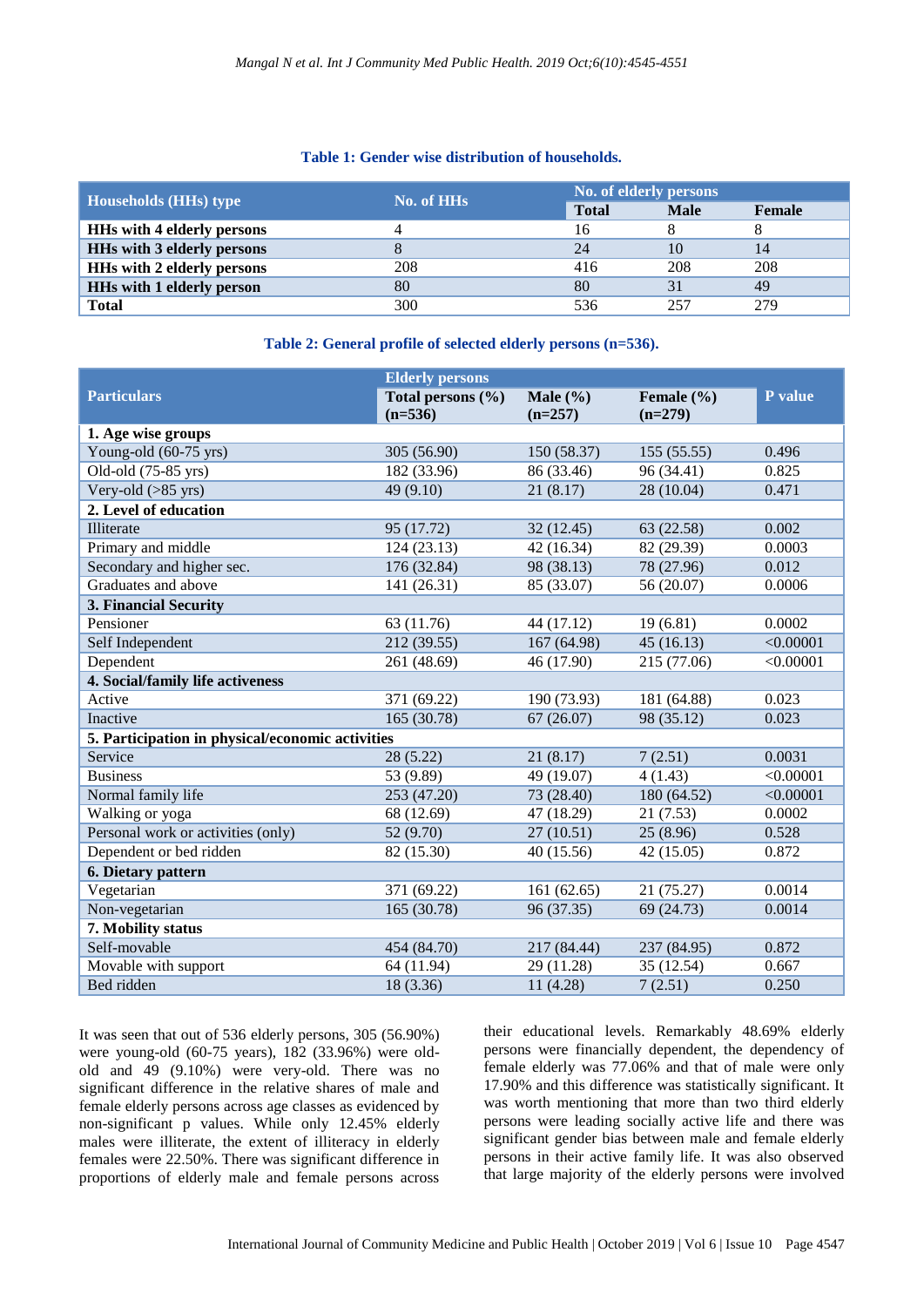in one or the other physical or economic activities like service, business, walking, yoga, etc. About 52 out of 536 elderly persons were doing their personal work/activities only, 82 such persons were either dependent or bed ridden for their personal work and there was no significant gender bias in the same. The dietary pattern revealed that 69.22% of the elderly persons were vegetarians and 30.78% were non-vegetarians. The dietary pattern revealed significant gender difference (Table 2).

### **Table 3: Major chronic diseases/morbidities in elderly persons.**

| <b>Morbidities</b>                | No. of<br>persons | <b>Prevalence</b><br>$(\%)$ | P value   |
|-----------------------------------|-------------------|-----------------------------|-----------|
| <b>Hypertension</b>               | 121               | 22.57                       | < 0.00001 |
| <b>Diabetes</b>                   | 109               | 20.33                       | < 0.00001 |
| Arthritis (joint<br>pain)         | 201               | 37.5                        | < 0.00001 |
| Cataract                          | 102               | 19.03                       | < 0.00001 |
| <b>Cardiovascular</b><br>problems | 54                | 10.07                       | < 0.00001 |
| <b>Backache problems</b>          | 22                | 4.10                        | 0.003     |
| <b>Dental problems</b>            | 79                | 14.74                       | < 0.00001 |
| <b>Insomnia</b>                   | 24                | 4.48                        | 0.001     |
| <b>Hearing difficulty</b>         | 20                | 3.73                        | 0.008     |
| <b>Skin problems</b>              | 8                 | 1.49                        | 0.305     |
| <b>Depression</b>                 | 23                | 4.29                        | 0.002     |
| Dementia                          | 28                | 5.22                        | 0.0002    |
| Osteoporosis                      | 23                | 4.29                        | 0.002     |
| Prostate problem<br>(male only)   | 18                | 3.36                        | 0.015     |
| No morbidity                      | 29                | 5.41                        | 0.0001    |

It was observed that arthritis 201 (37.50%), hypertension 121 (22.57%), diabetes 109 (20.33%), cataract 102 (19.03%), dental problems 79 (14.78%) and

cardiovascular problems 54 (10.07%) were the major health problems of elderly persons in the study area. There were people suffering from other health related issues like backache problems, insomnia, hearing difficulty, skin problems, depression, dementia, osteoporosis, prostate problems, etc. Only 29 (5.41%) persons were free from any major health problems. Except skin problem the prevalence rate of all other diseases were statistically significant (Table 3).

The large number of elderly persons was having multiple health problems. While 236 (44.03%) persons out of 536 person had only one major health problem as many as 162 (30.22%) had any two major problems and another 65 (12.12%) persons had any three major health problems and the remaining 44 (8.21%) persons had four or more health problems. Only 29 (5.4%) persons of selected elderly persons were free from any chronic diseases (Figure 1).



### **Figure 1: Multiple health problems in selected elderly persons (n=536).**

The chi-square test for association of age classes with number of health problems revealed significant association between age and number of health problems at p value <0.0001. (Calculated chi-square value= 85.74) (Table 4).

### **Table 4: Number of elderly persons according to age and health problems (n=536).**

| <b>Number of health problems</b> |               |     |     |    | Chi | P value      |        |             |
|----------------------------------|---------------|-----|-----|----|-----|--------------|--------|-------------|
| Age class                        | <b>Nil</b>    |     |     |    |     | <b>Total</b> | square |             |
| 60-75                            | $\mathcal{L}$ | 148 | 106 |    |     | 305          |        |             |
| 75-85                            |               | 81  | 47  | 19 | 28  | 182          | 85.74  | $< 0.0001*$ |
| $>85$                            |               |     |     |    |     | 49           |        |             |

 $*$ : Significant (p<0.05).

#### **Table 5: Socio-economic problems expressed by selected persons.**

| Socio-economic problems              | <b>Number of persons</b> | $\frac{0}{0}$ |
|--------------------------------------|--------------------------|---------------|
| <b>Feeling of loneliness</b>         | 61                       | 11.38         |
| <b>Feeling of un-safety</b>          | 84                       | 15.67         |
| Feeling of neglect by family members | 154                      | 28.73         |
| Ill treatment by family members      | 83                       | 15.48         |
| <b>Financial constraints</b>         | 203                      | 37.87         |
| <b>Overall un-satisfaction</b>       | 302                      | 56.34         |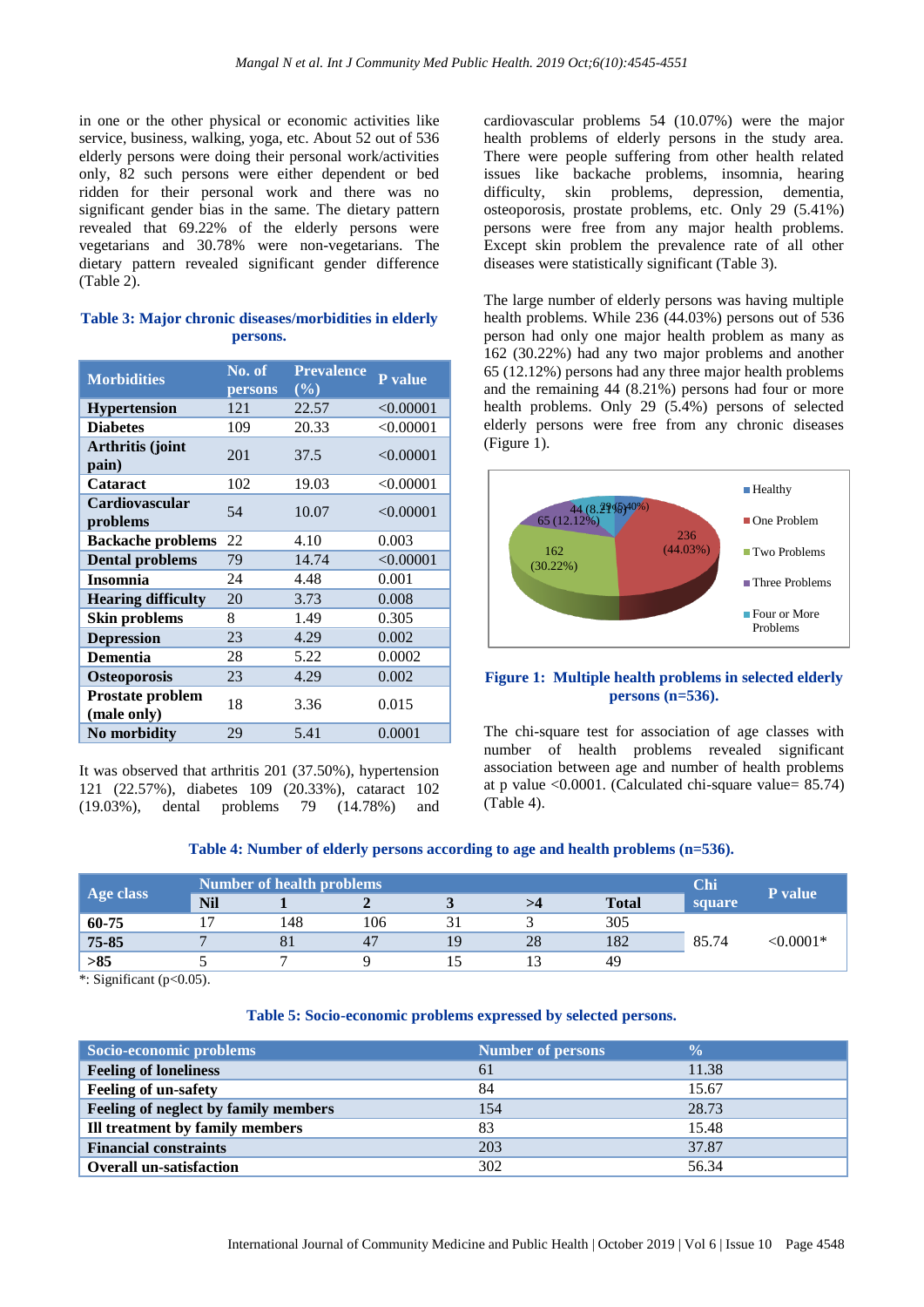Loneliness was felt by 61 (11.38%) persons, un-safety was felt by 84 (15.67%) persons, neglect by family members was felt by 154 (28.73%) persons and 83 (15.48%) persons expressed ill treatment by family members. In all 203 (37.87%) persons expressed financial constraints. Leaving the home was the last choice expressed by them. It was observed that as many as 302 (56.34%) of 536 elderly people were leading an unsatisfactory life (Table 5).

The better option expressed by these persons included to have a paramedical persons at home for their look after or to have a common place in the vicinity were old people can spend their time.

There were 86 elderly persons who lost their life partners and leading lonely life with other family members. The average age of 55 male members who expired was found to be 64.8 years and those of 31 female members was 67.2 years. The 't' test for difference in average age of expiry of male and female members revealed statistical significance in life span of male and female members at p=0.01 (Table 6).

# **Table 6: Average age at mortality of life partners (n=86).**

| <b>Gender</b> | <b>Number</b><br>of deaths | Average<br>age at<br>death | <b>Standard</b><br>deviation of<br>age at death |
|---------------|----------------------------|----------------------------|-------------------------------------------------|
| Male          | 55                         | 64.8                       | 5.4                                             |
| <b>Female</b> | 31                         | 67.2                       | 6.5                                             |
| <b>Total</b>  | 86                         | 65.8                       | 67                                              |

# **DISCUSSION**

The geriatric health is going to be a great challenge for fast developing countries like India. On one side the size of geriatric population is on a steady increase and on the other side the preparedness to meet the wellness of this group of people is quite inadequate in our country. The focus of all social security programmes are family based and the family system has radically changed from joint family to nuclear families. It has increased the gravity of problems faced by elderly persons.<sup>3</sup>

The selected 300 households with the condition of having at least one elderly person were having 536 elderly persons. It implies that those households having at least one elderly person has on an average 1.78 elderly persons per household. The selected area for the study mostly includes new settlement areas of households shifted or migrated from other places for service and business during the last 40 to 50 years. Hence majority of the households were having two elderly persons who were in the young-old (60-75 years) category. The presence of households with 3 or 4 elderly persons in the sample revealed the fact that there is concerned for elderly person

in Rajasthan by their children even when they themselves fall in elderly category.

Remarkably, there was no significant difference in the proportion of male and female elderly persons across age group classes as young-old, old-old and very-old categories. However the total number of female (52.02%) exceeded that of male (47.95%) in the present study. Similar findings were reported by Shah et al study.<sup>16</sup> The economic dependency of elderly in the present study was to the extent of 48.7%. Shah et al study reported a much higher rate of dependency (83.2%) of the elderly people.<sup>16</sup> The extent of male illiteracy was only  $12.45\%$ and that of female was 22.58%. Shah et al study reported a much higher illiteracy (52.4%) and Sharma et al also reported the extent of illiteracy as  $(49.8\%)$ .<sup>16,17</sup> The higher literacy in the present study is attributable to the fact that the study was conducted in a newly settled urban area either for job or for business. The number of female elderly persons exceeded number of male persons up to middle class level of education and beyond that level, the number of male exceeded that of female implying that the female were deprived of higher education compared to male in the past. The increased number of female for financial or economic dependence is attributable to their low level of education. The higher proportion of male old persons leading active social life is also attributable to their involvement in economic activities. The involvement of elderly female was much more than the male in normal family life.

The prevalence rates of all major diseases of elderly persons were statistically significant except for skin diseases. The major diseases or health problems included joint pain (37.5%), hypertension (22.5%), diabetes (20.3%), cataract (19.03%), dental problems (14.7%), cardiovascular problems (10.1%) etc. Similar observation was reported by Shah et al as well as Sharma et al in their studies.<sup>16,17</sup> The elderly persons with multiple health problems exceeded than persons having any morbidity or persons free from any morbidity. There were only 29 (5.40%) persons found free from any morbidity out of 536 persons. Fauci et al as well as Kowal et al study also reported high extent of multiple problems in elderly people.18,19 The age classes and number of health problems are found to be highly associated implying that as the age goes up number of health problems also increases.

Financial related problems are more severe among elderly people (37.85%). The other problems faced by them included neglect by family members (28.7%) and unsafety feeling (15.7%), ill treatment by family members (15.5%) and feeling of loneliness (11.4%). The overall unsatisfaction was expressed by 56.3% of elderly persons. Many elderly respondents who are financially independent suggested having paramedical professionals in their home itself as family members remain busy with their routine work. Adhikari et al study also found similar observation.<sup>20</sup> The study done by Amonkar et al found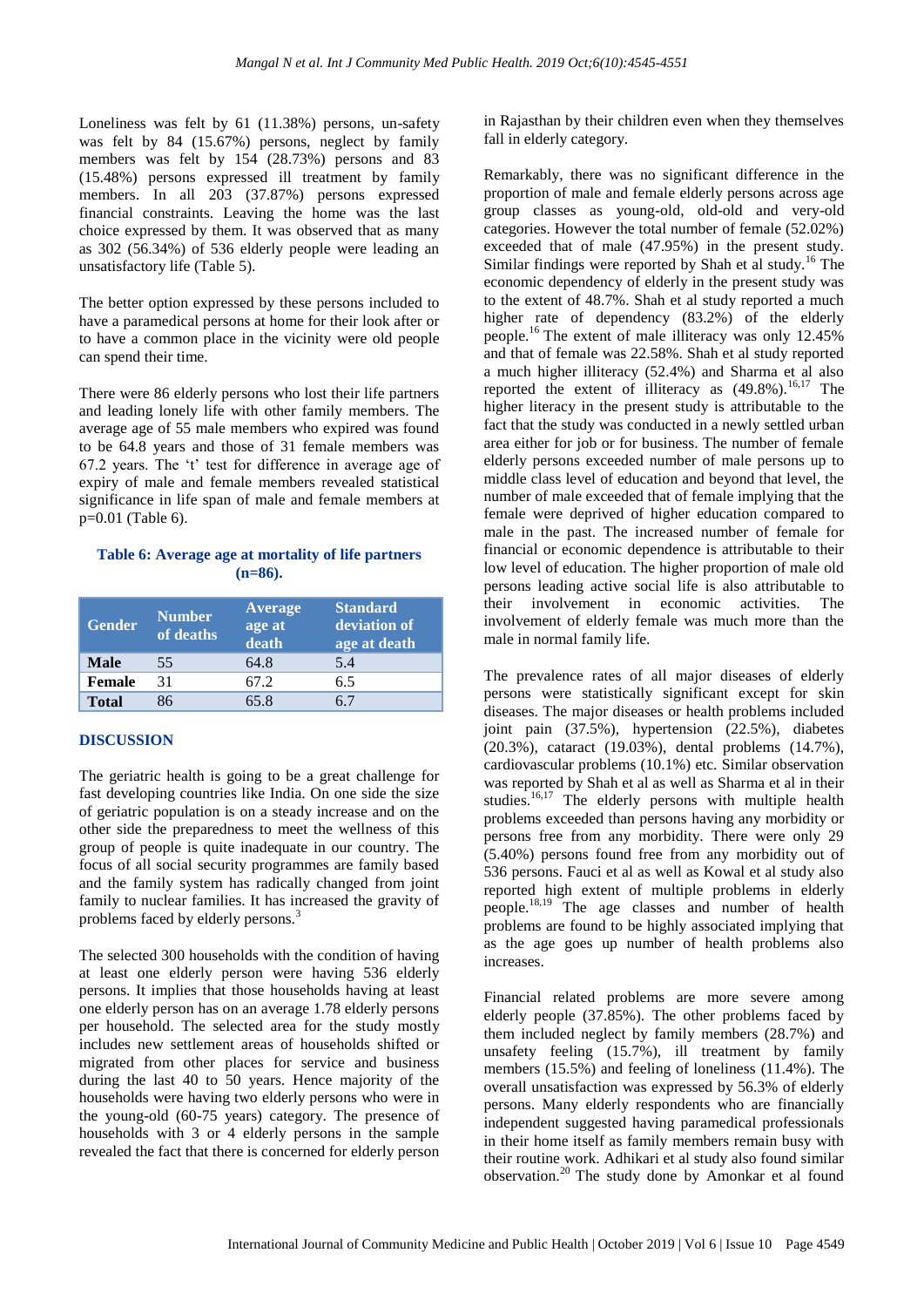that 63.4% were financially independent and 36.6% were financially dependent.<sup>21</sup> Seth et al study reported feeling for emptiness in life by 51.8% and un-safety feeling by 35.3% of the elderly people.<sup>22</sup> There should be adequate and ensured financial support from government side so as to overcome the financial crises felt by them. There is need to have legal bindings on family members to safeguard the interest of elderly people.

#### *Limitation of the study*

As the study was confined to newly settle urban area, the results cannot be generalized for all urban areas.

#### **CONCLUSION**

The mobility status of elderly persons did not show any significant gender effect. The prevalence rates of all major diseases of elderly persons were statically significant except for skin diseases. The major diseases or health problems included joint pain, hypertension, diabetes, cataract, dental problems, cardiovascular problems etc. The elderly persons with multiple health problems exceeded that of persons free from either one or no morbidity. The age classes and number of health problems are found to be highly significant. Financial related problems are more severe among elderly people. The other problems faced by them included neglect by family members, unsafely feeling, ill treatment by family members and feeling of loneliness.

#### *Recommendations*

The availability of trained paramedical professionals for home care, establishment of day care units for elderly persons and strict legal bindings on family members to ensure safety and security of elderly persons can prove to be effective measures to overcome the problems being faced by elderly people.

*Funding: No funding sources*

*Conflict of interest: None declared Ethical approval: The study was approved by the Institutional Ethics Committee*

### **REFERENCES**

- 1. Kumar V. Ageing in India- an overview. Indian J Med Res. 1997;106:257-64.
- 2. Goman M, Zaidi A. Global Age Watch Index 2015: Insight report. London: Help Age International. Available at: https://fiapam.org/wp-content/ uploads/2015/09/helpage-indice-global-envejec imiento-2015.pdf. Accessed on 10 June 2019.
- 3. Pandey MK. On ageing, health and poverty in rural India. Munich Personal RePEc Arch. 2009: 1-27.
- 4. National Health Profile Central Bureau of Health Intelligence Directorate General of Health Services Ministry of Health & Family Welfare, Government of India 2018. Available at http://www.indiaenviron

mentportal.org.in/files/file/NHP%202018.pdf. Accessed on 9 August 2019.

- 5. Ingle GK, Nath A. Geriatric health in India: Concerns and Solutions. Indian J Community Med. 2008;33(4):214-8.
- 6. Mane AB. Ageing in India: Some Social Challenges to Elderly Care. J Gerontol Geriatr Res. 2016;5(2):1-2.
- 7. Iyer V. Old age protection in urban agglomeration of a developing economy:An integration analysis. Aging Hum Develop. 2003;1(3):241-2 50.
- 8. Jairaj S, Palabindela R, Sridhar D. A community based cross sectional study on morbidities and social problems among geriatric population. Int J Community Med Public Health. 2019;6 (8):3554-8.
- 9. Chatterji S. The health of aging populations in China and India. Health Aff (Millwood). 2008;27(4):1052-63.
- 10. Sirohi A, Kaur R, Goswami AK, Mani K, Nongkynrih B, Gupta SK. A study of falls among elderly persons in a rural area of Haryana. Indian J Public Health. 2017;61 (2):99-104.
- 11. Women and Men in India 2017. Social Statistics Division Central Statistics Office Ministry of Statistics and Programme Implementation Government of India. Available at: http://www. mospi.gov.in/sites/default/files/publication\_reports/ Women%20and%20men%20in%20india-2017%20Mail.pdf. Accessed on 17 July 2019.
- 12. Elderly in India-profile and programmes.Central Statistics Office Ministry of Statistics and Programme Implementation Government of India 2016. Available at: http://mospi.nic.in/sites/ default/files/publication\_reports/ElderlyinIndia\_201 6.pdf. Accessed on 8 August 2019.
- 13. Dawale AK, Mudey A, Lanjewar A, Wagh VV. Study of morbidity pattern in inmates of old age homes in urban area of central India. J Indian Acad Geriatr. 2010;6(1):23-7.
- 14. Ananda A. Old age homes for rural senior citizens:a proposal. Int J Multidisciplinary Educ Res. 2017;7(11):28-39.
- 15. Kumar GS, Majumdar A, Pavithra G. Quality of Life (QOL) and its associated factors using WHOQOL-BREF among elderly in urban Puducherry, India. J Clin Diagnostic Res. 2014;8(1):54-57.
- 16. Shah VR, Christian DS, Prajapati AC, Patel MM, Sonaliya KN.Quality of life among elderly population residing in urban field practice area of a tertiary care institute of Ahmedabad city, Gujarat. J Family Med Prim Care. 2017;6(1):101-5.
- 17. Sharma D, Parashar A, Mazta SR. Functional status and its predictor among elderly population in a hilly state of North India. Int J Health Allied Sci. 2014;3(3):159-63.
- 18. In: Fauci AS, Kasper DL, Longo DL, Hauser SL, Jameson JL, et al, eds. Harrison's Principles of Internal Medicine. 19th ed. New Delhi: McGraw Hill; 2015;1:70-84.